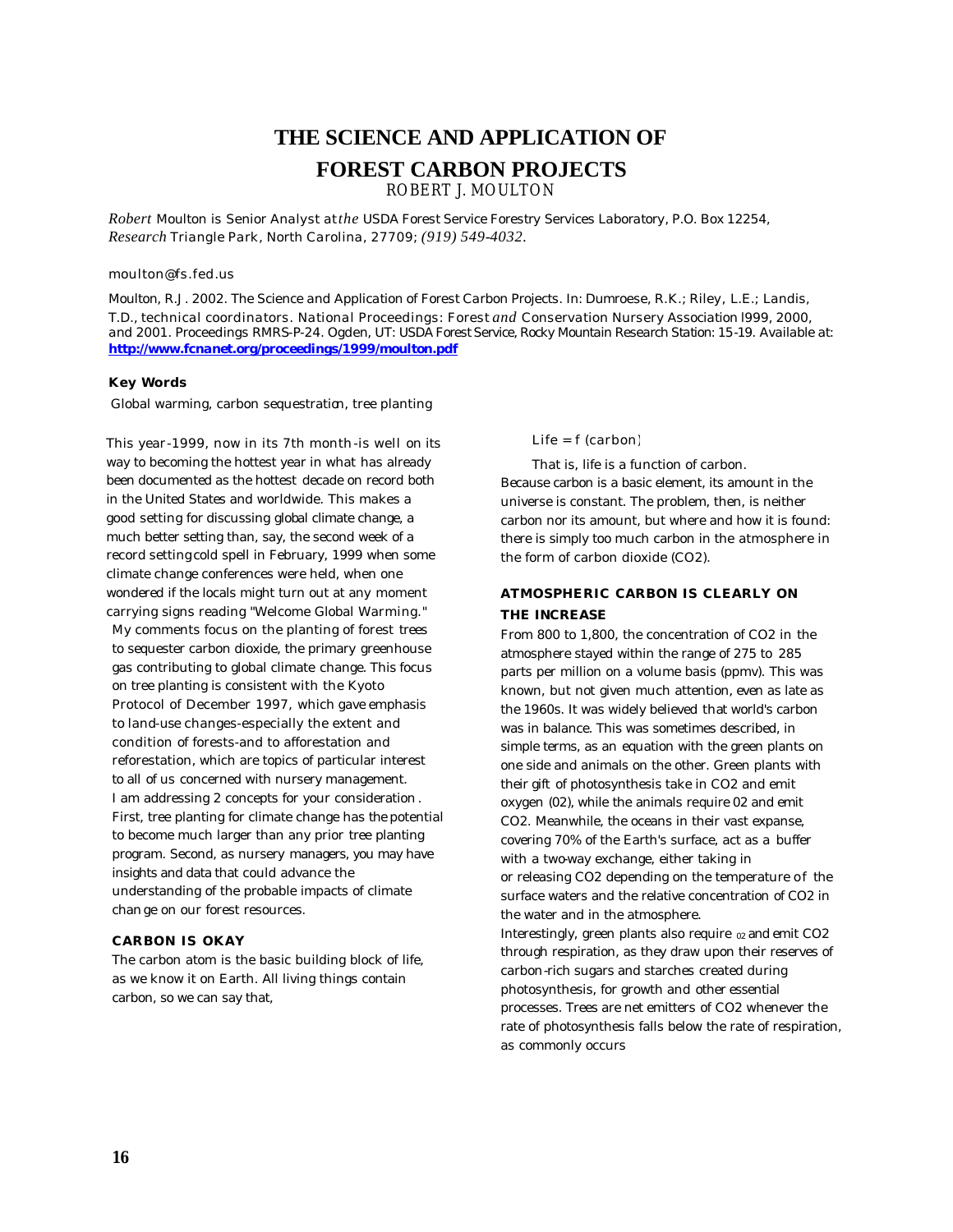during seasonal dormancy, at night, and even during extended periods of overcast days during the growing season. Tree roots also require 02 and release CO2.

Fortunately, the 02 requirement of healthy, growing trees is small compared to their production of oxygen and intake of C02, and the surplus carbon taken in is stored in the tree's roots, stem, branches, and foliage. Approximately one-fourth of the live (green) weight of wood and one-half of the dry weight of wood is solid carbon.

In 1956 meteorologists at Mauna Loa, Hawaii documented readings of atmospheric CO2 that were consistently above the normal range. Actually, this had been going on for some time, and data from other stations in both the northern and southern hemispheres confirmed that CO2 levels had been rising since the advent of the industrial age and the attendant increased consumption of fossil fuels. By the mid-1990s CO2 levels were at 360 ppmv and still rising.

There is no serious debate among scientists about the increased concentration of atmospheric CO2. What this means in terms of changes in the climate, however, is more contentious. Notwithstanding, the Intergovernmental Panel on Climate Change (IPCC) has cautioned that there is evidence of a discernable human influence on global climate. This, in turn, has led to the call for concerted international action with a major role assigned to forestry since at least 1989. (See "Forestry in United States Climate Change Action Plans: "From the Arch to Kyoto" in suggested readings section.)

#### **CLIMATE CHANGE IMPACTS**

The IPCC has estimated that the average global temperature has increased by 0.5 to 0.8 °C (about 1 to 1.5 °F) from the beginning of the industrial revolution in 1880 to the present and that temperature is likely to increase by another 3 °C with an error of plus or minus 1.5 °C (a range of 2.7 to 8.1 °F) sometime in the next century as the level of atmospheric CO2 doubles over current readings. An increase in temperature of this magnitude has never been witnessed during the span of human existence, nor have scientists been able to reconstruct from historic evidence that a temperature increase of this magnitude has ever occurred. It is known, however, that the last Ice

Age was caused by a drop in temperature of only 2  $\rm ^{\circ}\rm \bar{C}$  (3.6  $\rm ^{\circ}\rm \bar{F}$ ).

Early speculation that the Earth is on a doomsday path with the oceans rising hundreds of feet and the occurrence of other catastrophic events have moderated, and, in fact, there may even be some benefits associated with climate change. The general consensus today is that temperatures near the equator will change little, but temperatures will rise in the temperate and boreal zones. Mean sea level may increase by 15 cm to 95 cm (6 to 37 in), due mainly to thermal expansion of sea water, and there will be an increase in floods, droughts, wildfire, and infectious diseases.

At greatest risk are people in the poorest nations and natural ecosystems. Much of the world's human population and associated infrastructure is located in low-lying coastal areas. Coping with coastal flooding and other climate-induced events would be costly but possible in the United States and other wealthy nations, but nearly impossible in many of the poor nations.

Natural ecosystems at greatest risk are those already under stress and those with limited mobility and few suitable alternative locations. Coral reefs, coastal wetlands, and maritime forests could be extensively damaged, as could alpine and subalpine forests.

Recent studies suggest that Great Lakes shipping could benefit from an extended ice-free shipping season due to warming in the United States and Canada. Production may also be increased in agriculture and forestry in these countries, due to a longer growing season and increased rates of crop and tree growth in a CO2 enhanced environment. The Corn Belt could move northward toward Canada, and over time tree species would also shift to the north. One positive effect of the concern over climate change has been the great expansion of research in the physical sciences. Exciting work is being done at an accelerated pace on weather systems, ocean currents, carbon in agricultural soils, and forestry to name but a few areas of study. Climate change research is in its infancy, and much is yet to be learned. It is in this context that I invite members of the tree improvement and nursery profession to consider how their special knowledge could contribute to a greater understanding of how different climate change scenarios could impact our forests.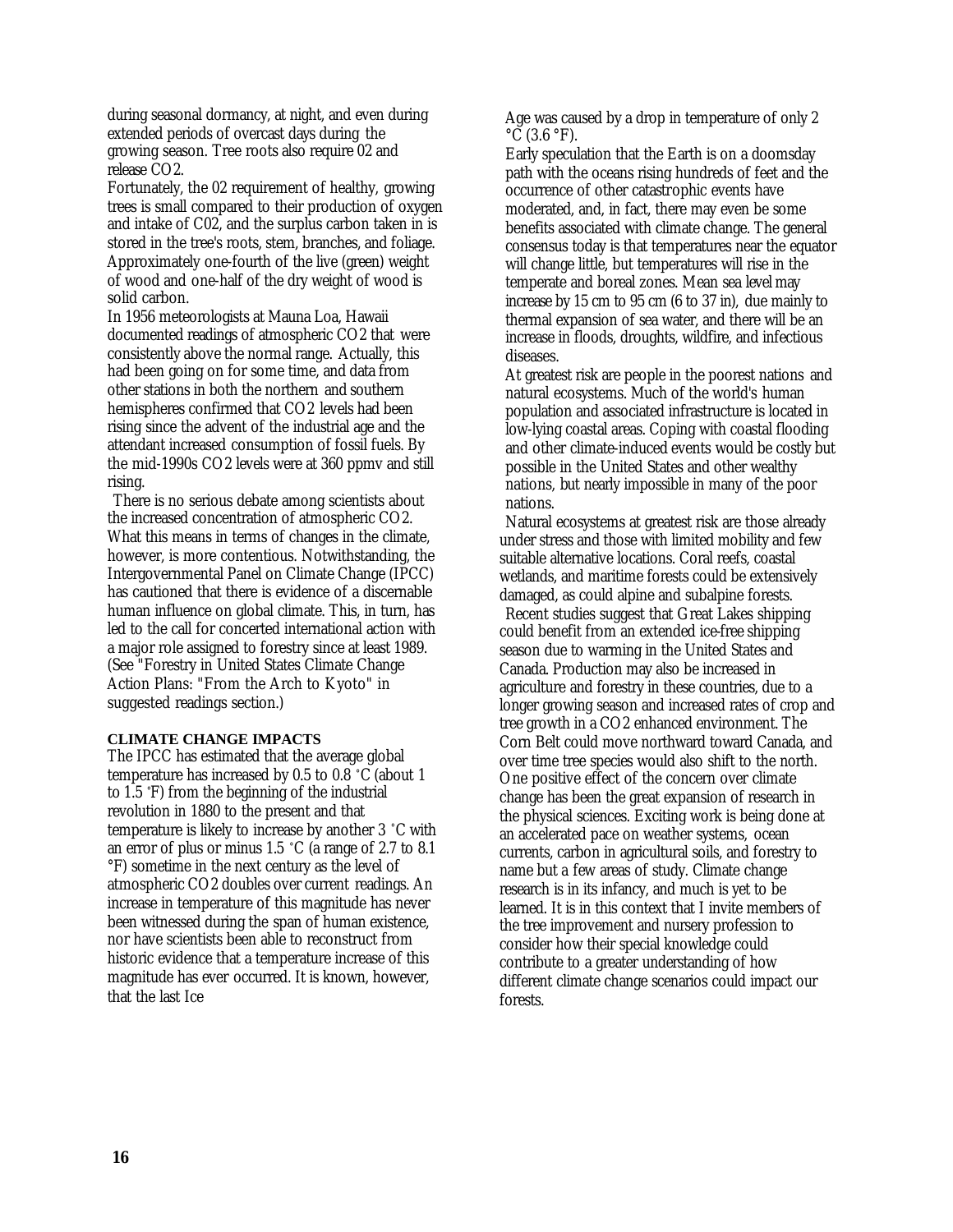CO2 as, and is second only to, the burning of fossil fuels.

Current forest research on the adaptation of forest communities to climate change has focused largely on how changes in C02, temperature, and moisture affect the growth and vigor of existing trees in various age classes. This is important and critical work, but I would like to see the experts in tree improvement and nursery science move ahead to the next phase and look at the immediate and long-term effects of these climate variables on the life cycle of trees during highly critical periods, such as flower and fruit setting and germination. Here are 2 examples:

"We know that many forest trees do not produce good crops of seeds every year; instead, a good seed crop tends to occur every other year, or perhaps, only once in every 3 to 5 years, and that the best seed years are associated with alternating crisp cool nights and warm sunny days. But a likely consequence of climate change will be warmer nights, due to an increase in low clouds, and fewer cloudless *days.*

Certain species of trees have chill requirements for fruit setting and seed germination. What would be the consequences of warmer and shorter winter seasons?" Climate change models cannot yet give forecasts of weather conditions for specific regions or local areas. But likely scenarios can be developed to reflect a range of different conditions. With specific knowledge and records (for example, annual seed production in orchards), it should be possible to determine some of the probable consequences of climate change on natural stands and on seed orchards. Would it become prudent to relocate or expand the size of seed orchards and to gather and store more seeds during good seed years? Nurseries use refrigeration to stratify seeds, and in this respect, are not dependent upon nature, but might there be other problems? Alternatively, it may be found that forests are highly resilient and few significant problems are likely to occur. If so, this would be an important finding to document.

### **THE DUAL ROLE OF FORESTS**

The United States Geological Survey estimates that on a worldwide basis the destruction of forests through deforestation-mainly in the form of land clearing for agriculture in the tropical countries-annually releases about 30% as much

 In contrast to the world situation, the forests in the United States are relatively young, following the occurrence of extensive logging at the turn of the last century and continued logging since then and, on the whole, have been increasing in wood volume and other biomass and, hence, in the amount of carbon stored. Birdsey and Heath of the Northeastern Forest Experiment Station estimate that, for the period 1950 to 1990, United States forests added an average of 309 million tons of carbon per year, enough to offset 25% of our CO2 emissions from the burning of fossil fuels. They estimate, further, that for the 1991 to 2040 period, United States forests will offset 202 million tons of carbon per year, or 15% of projected US fossil fuel emissions.

 TREE PLANTING TO SEQUESTER CARBON More than a dozen forestry related options to reduce CO2 emissions and to increase the storage of carbon in forests (sinks) have been proposed (Table 1). Several of these actions are already being implemented and others may become commonplace, simply because reducing United States emissions to a level 7% below 1990 levels-as currently called for in the Kyoto Protocol-through the reduction in fossil fuel emissions alone, is unrealistic. Transportation, electric power generation, manufacturing, farming, our homes, and our very life styles are based on the use of fossil fuels, and this cannot be rapidly nor radically changed without causing major disruptions. The planting of forest trees to increase the extent of forests and growth of biomass on poorly stocked existing forest land was recognized in the Kyoto Protocol developed by the international community in Japan in 1997. If this protocol is ratified by the United States Senate, it will attain treaty status and become a legally mandated, national commitment. Tree planting is a well-established technology. Currently, about 2.5 million acres are planted annually using over 1.6 billion trees. Most tree planting (almost 90%) occurs on private sector lands: companies in the forest industry and nonindustrial private landowners each planted over 1 million acres in 1997. Forest carbon projects can be undertaken on all ownerships, but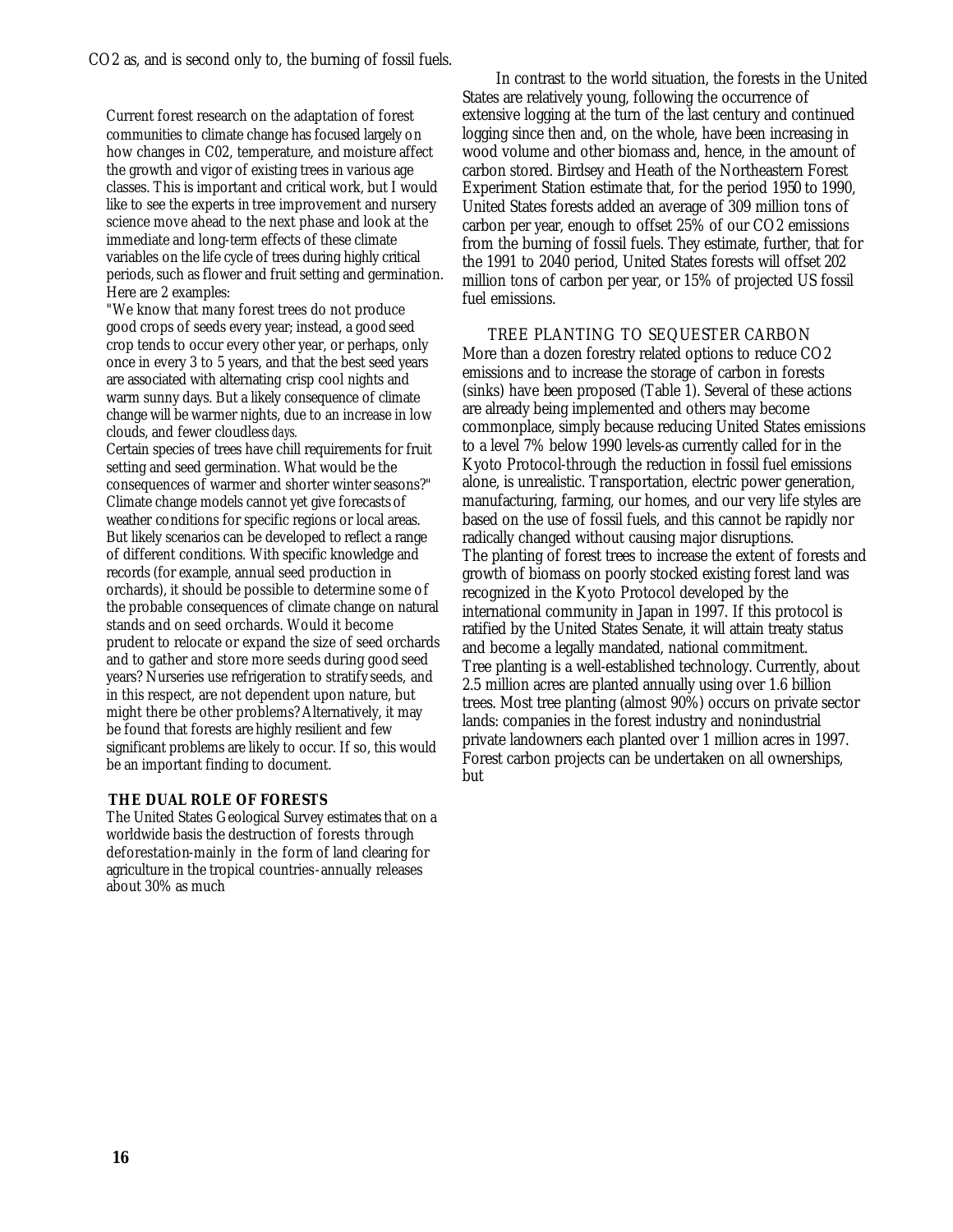Table 1. Forestry Options to Reduce Emissions or Enhance Sinks

- Reduce conversions of forests to other land uses (deforestation)  $1.$
- Increase afforestation  $2.$
- Increase reforestation 3.
- Reduce timber harvesting  $4.$
- Improve logging techniques to avoid damage and losses to residual growing stock  $5.$
- Reduce wildfire losses 6.
- Reduce energy use in growing, harvesting, and processing  $7<sub>1</sub>$
- Increase recycling of wood and wood products  $\mathbf{R}$
- Replace fossil fuels with biomass for energy (short rotation woody crops, residues)  $\mathbf{q}$
- Extend the life of forest products (improved design, better preservative treatments)  $10<sup>-1</sup>$
- Substitute wood for more energy-intensive products, like steel and concrete  $11$
- 12. Increase agro-forestry
- 13. Increase the planting and care of urban trees

Source: Moulton 1998

non-industrial private owners almost certainly will be in the forefront, as they own the agricultural land suitable for afforestation and, by far, the greatest share of forest lands in need of reforestation. As shown in Figure 1, tree planting in the United States has increased from less than one-half million acres in 1950 to 2.5 million acres annually in recent years. Two peak periods of planting have occurred during this period. The first is the Soil Bank Program (1956 to 61), during which 2.2 million acres were planted, and the Conservation Reserve Program, which added another 2.2 million acres during 1986 through 1989 and a total of 2.8 million acres to date. These programs, as well as tree planting on private lands through the Forestry Incentives Program (FIP) and the Stewardship Incentive Program (SIP), have given us experience in delivering federal tree planting programs on private ownership. We know what incentives are required to attract private landowners to participate and have proven the effectiveness of delivering Federal forestry programs through the State Forestry agencies, and we have a solid infrastructure of public and private nurseries, tree planting vendors, and consulting foresters available to get the job done.

Curbing emissions and sequestering enough CO2 to bring our emissions down to 7% below 1990 levels will be an immense undertaking, requiring tree planting on a scale far exceeding the programs of the past: doubling annual tree planting to 5 million acres over a 5 year period and keeping it there for at least 10 years to add 20 million acres of additional planting may be required. Whether

this ever occurs, and the actual extent of a forest carbon program, depends on many factors, including whether there are any major breakthroughs in the science of climate change, whether international agreement can be reached on carbon trading between nations, and how zcarbon stocks are to be measured in existing forests and in any new projects.



### **CONCLUDING COMMENTS**

Tree planting for global climate change has the potential to be large-indeed, very large. And members of nursery associations will be in the midst of it all, trying as always to forecast tree stock needs 1 to 4 years into the future.